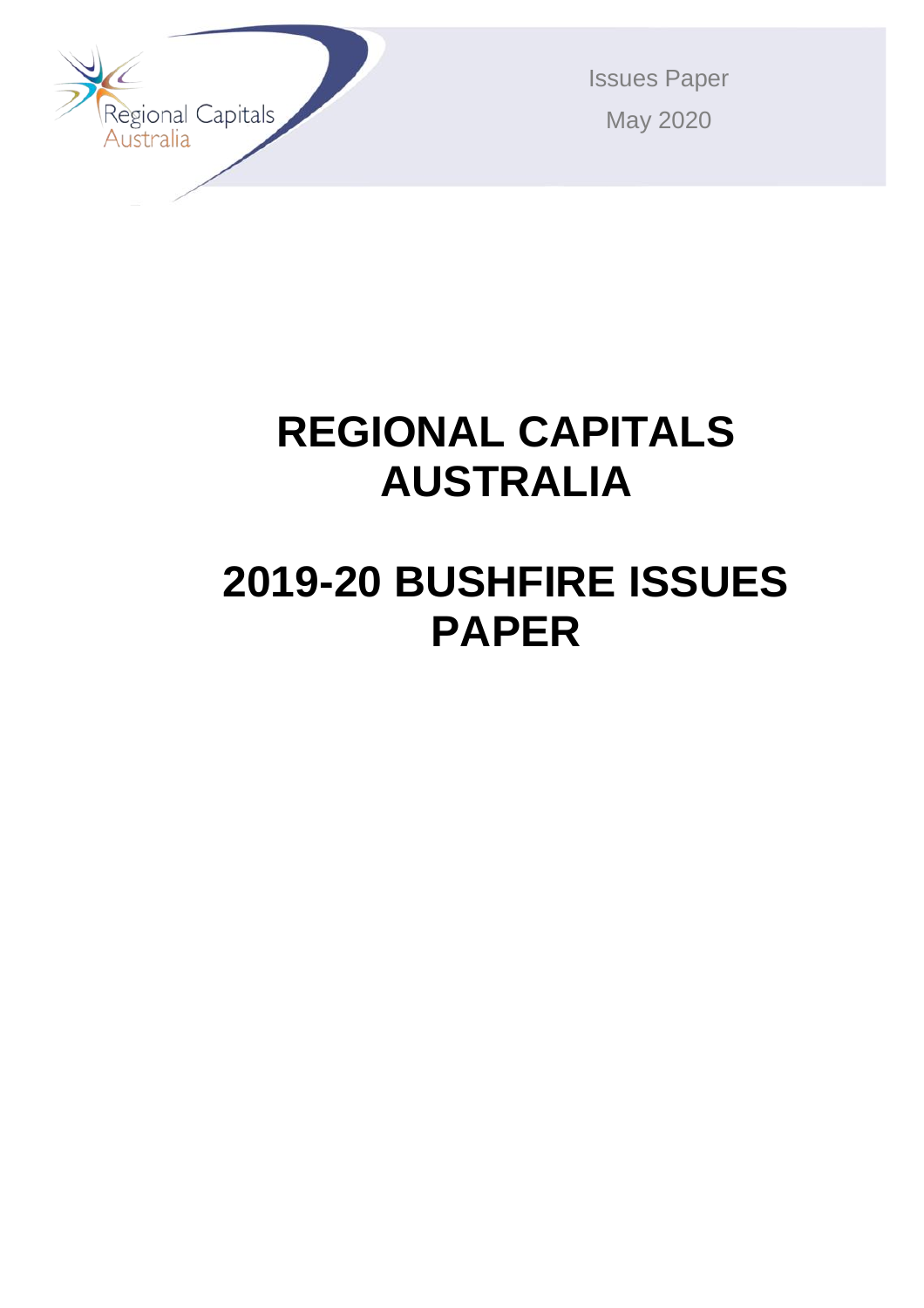

# **Table of Contents**

| SUMMARY OF THE AUSTRALIAN GOVERNMENT AND THE COAG RESPONSE             |
|------------------------------------------------------------------------|
|                                                                        |
| Disaster Recovery Funding Arrangements and other Australian Government |
|                                                                        |
| Australian Government mental health response to bushfire trauma11      |
|                                                                        |
|                                                                        |
|                                                                        |
|                                                                        |
|                                                                        |
|                                                                        |
|                                                                        |
|                                                                        |
|                                                                        |
|                                                                        |
|                                                                        |

#### **For more information:**

Rachael Sweeney Secretariat Services Regional Capitals Australia P: 0422 067 858

E: Secretariat@regionalcapitalsaustralia.org www.regionalcapitalsaustralia.org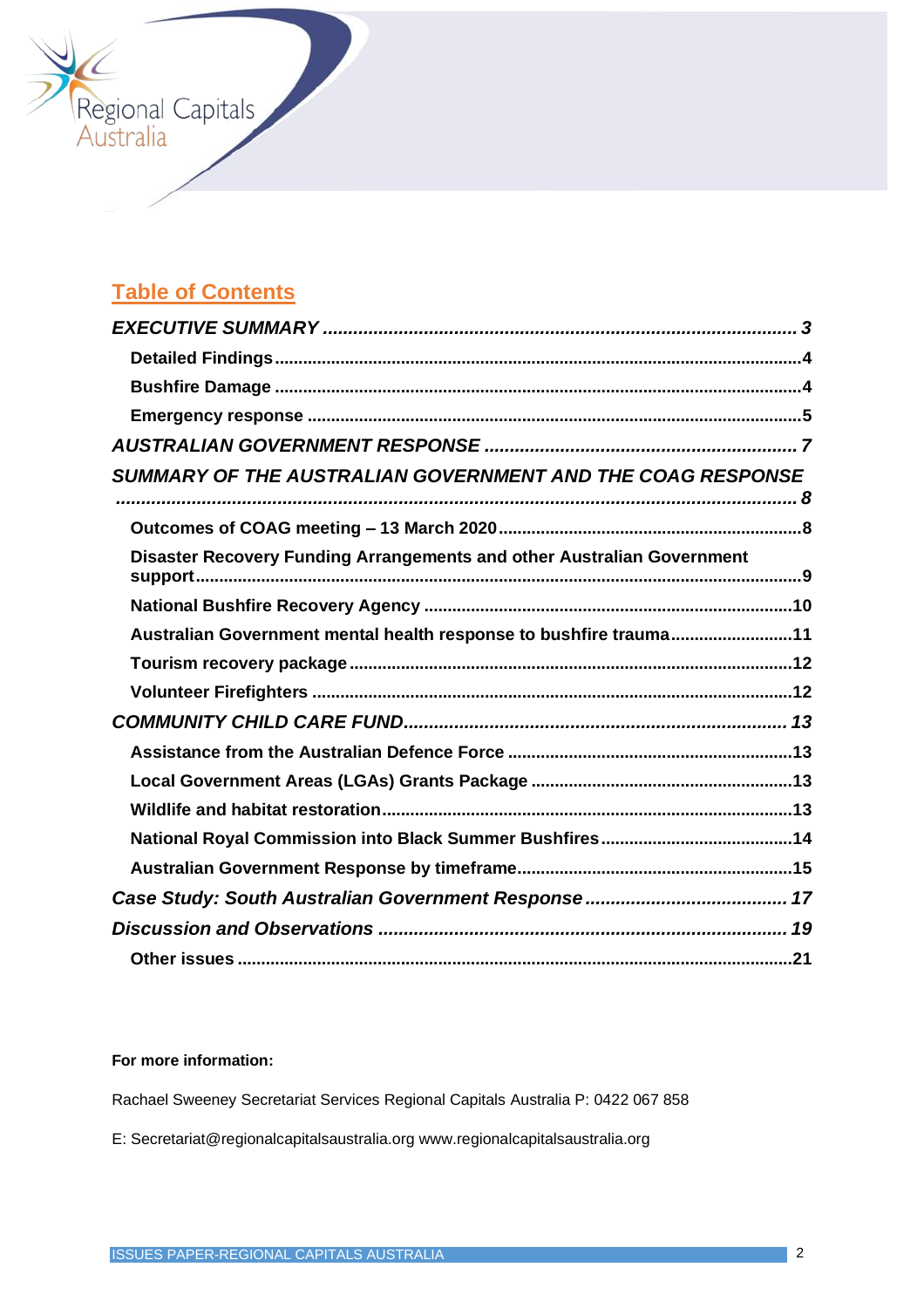

# <span id="page-2-0"></span>EXECUTIVE SUMMARY

Regional Capitals Australia (RCA) conducted a survey of its members to gather information on the impact of the recent bushfires.

Councils reported damage to bushland/native vegetation, primary production, public infrastructure and community facilities due to the bushfires; however, only one council has quantified the cost of the damage.

By far the greatest pressure on regional councils was on council staff, but significant pressure was also placed on the water supply, housing, airports and hospitals.

The majority of councils provided emergency assistance and coordination of activities through staff and public statements from the mayor. Councils also provided community facilities along with heavy equipment for bushfire support and firefighting. In the recovery phase, the focus of councils was on liaison and coordination assistance as well as advocacy for additional resources.

Regional councils responded almost unanimously that disaster grants were the priority for federal government assistance and should be the focus of RCA's advocacy. Small business stimulus and tourism promotion were also high on the priority list.

Other significant issues identified by the survey include; the role of the ADF in bushfire response and recovery periods, the importance of collaboration between adjoining councils, addressing communications blackspots, protection of catchment areas supplying drinking water and resolving cross-border issues including communications and non-alignment of disaster relief payments.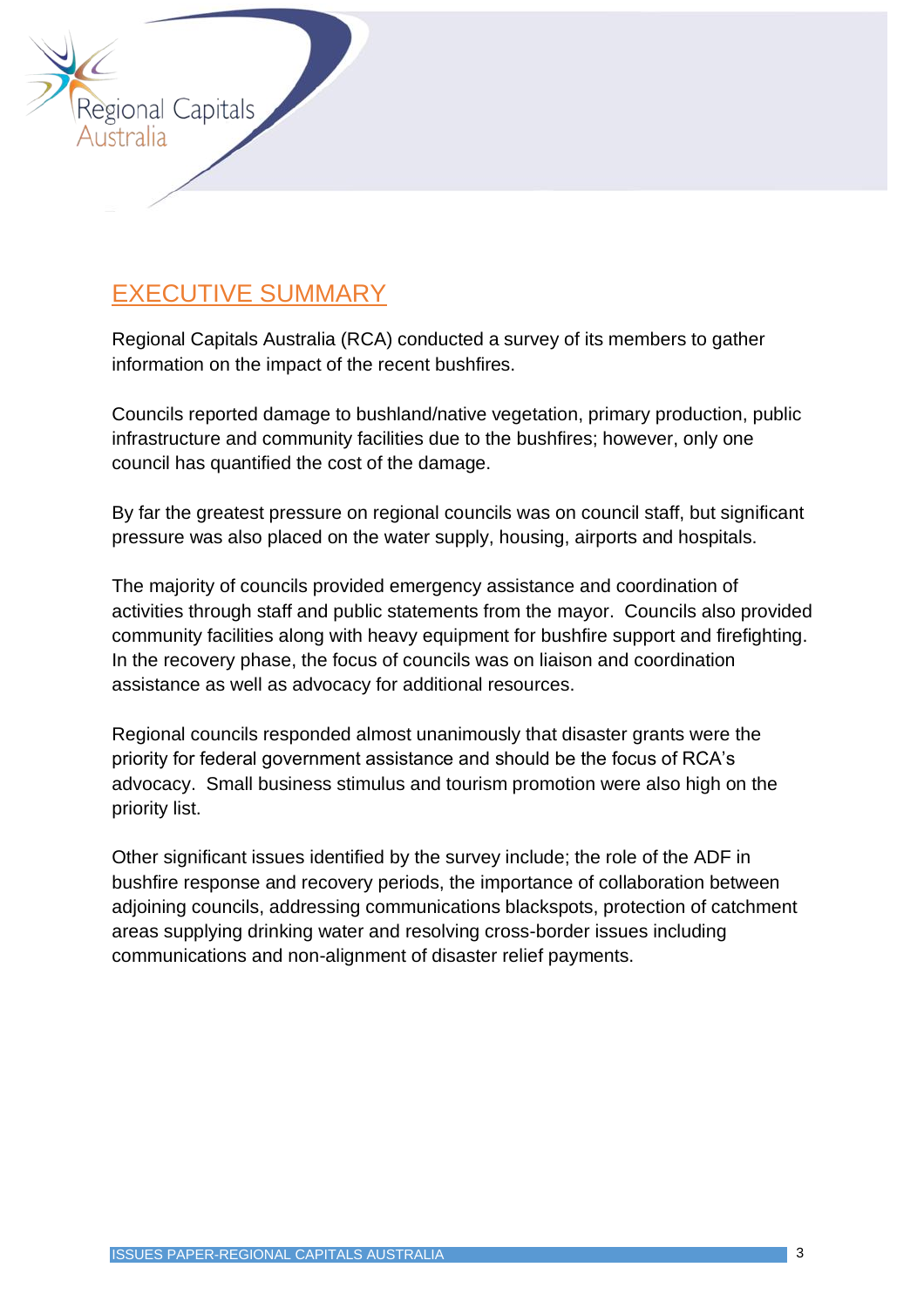

# <span id="page-3-0"></span>Detailed Findings

Fifteen of RCA's 22-member councils responded to the February 2020 Bushfire Impact Survey. It should be noted that the number of responses to individual survey questions ranged from one to 15.

About one-quarter of responding councils (4 of 15) reported that their **LGA** had been exposed to a major bushfire in the past six months; however, 45 percent (5 of 11) of respondents said their **region** had been exposed to a major bushfire in the past six months.

## <span id="page-3-1"></span>Bushfire Damage

Of the eight responses to the question regarding the type of damage that had occurred in their LGA, half reported damage to bushland and conservation areas, while three reported damage to primary production, two to dwellings and one to each of community facilities and public infrastructure. Other reported damage included water supply contamination and impacts on local business and community activities from smoke. Three responses reported no damage.

Only one of five respondents reported that they have an estimate of the damage in their LGA and only one of five respondents reported that damage to public infrastructure would be recoverable. On the question of how damage to public infrastructure would be recovered, the one respondent indicated that it would be through disaster recovery grants or other means.

**Recommendation: Regional councils should prepare estimates of damage to support requests for assistance from state and federal governments.** 

#### **Impact on resources during and after bushfires**

Councils reported that by far the greatest pressure on them during the bushfires was on council staff, but significant pressure was also placed on the water supply, housing, airports, roads and hospitals.

Where an LGA or its surrounding region was impacted by the fires, the majority of councils responded during the emergency phase by providing council staff assistance, statements from the mayor, heavy equipment support and community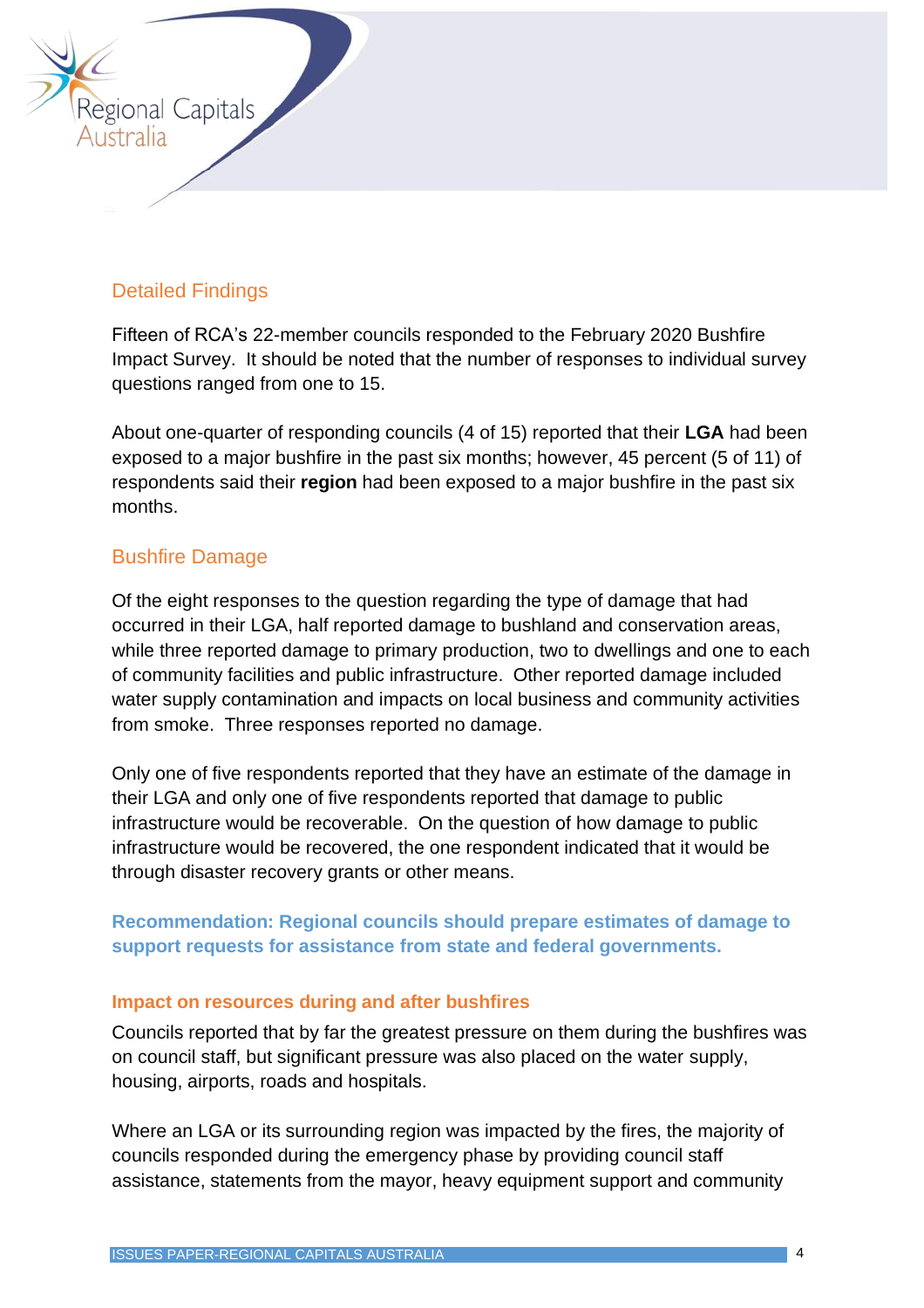

facilities. Councils also coordinated and resourced volunteers, provided masks, supported local relief centres and collaborated with adjoining councils. When fires were on National Park land there was less direct involvement and more of a watching brief role.

In the recovery phase, the majority of respondents see their major role in liaison and coordination assistance in the recovery efforts, as well as advocacy for additional resources. At the LGA level, liaison and assistance for community resilience is another important activity. Other responsibilities include processing of increased planning approval applications, coordination of ADF resources and ensuring safety of the transport network.

## <span id="page-4-0"></span>Emergency response

Councils were almost unanimous in reporting that strong collaboration and coordination were the successes of the bushfire emergency response in their regions. In particular, they emphasised the importance of coordination and support between adjoining councils. Other reported successes included the co-location of the Incident Management Team and Emergency Operations Centre, and the support provided to firefighters by community volunteers.

Gaps identified in the emergency response included the limited capacity of small councils to deal with emergencies, difficulty in transitioning the Incident Management Team Command from one LGA to the next as fires crossed LGA boundaries, lack of coordination of cross border communications between councils, and non-alignment of disaster relief payments

### **Recommendation: Update cross border policies and ensure alignment**

### **Economic impact**

The majority of respondent councils reported the bushfires would impact their LGA and regional economies, with the greatest impact on primary production, tourism, retail and services.

Respondents also identified longer term regional economic impacts on employment and the attraction and retention of residents, with concern that some residents may not return or rebuild in bushfire affected areas.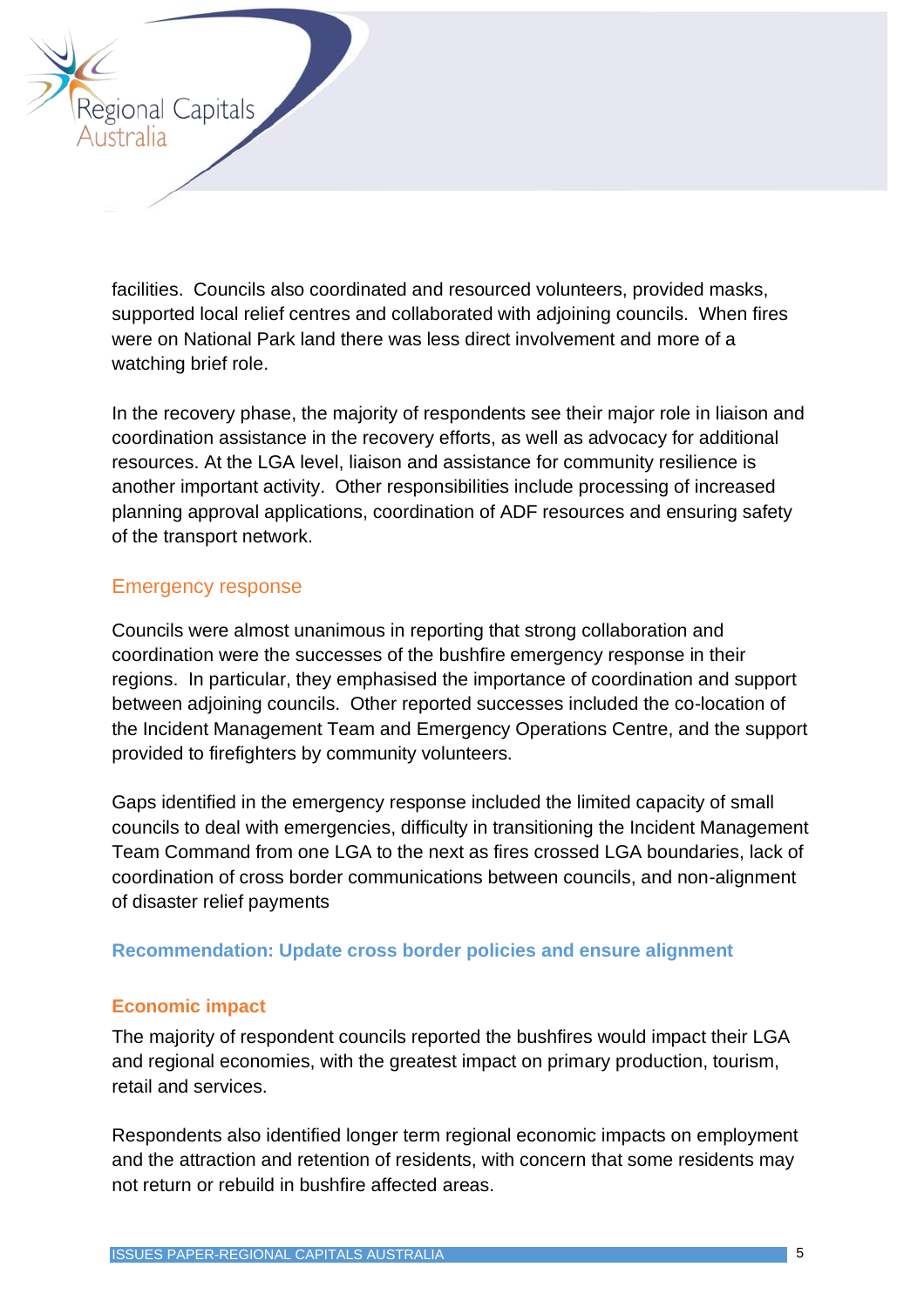

### **Recovery**

The majority of councils expect recovery will take one or two years, although one council reported that it would take up to ten years.

Regional councils responded almost unanimously that disaster grants were the priority for assistance from the federal government. Small business stimulus and tourism promotion were also high on the priority list. These should be the focus of the RCA's advocacy activities.

Respondents also proposed that RCA's advocacy priorities include:

- Funding for economic stimulation and support for disaster recovery
- Funding to restore public infrastructure
- Long-term support
- Assistance with fencing and farm restocking
- Assistance for business
- Resolution of cross-border inconsistencies NSW/VIC relating to disaster relief payments
- National disaster status declarations
- Communications/media black spots in cross border regions
- Stimulus packages

#### **National Bushfire Response Framework**

Councils proposed that the creation of a national policy include:

- 1. Economic support, including tourism
- 2. Wide-ranging consultation with all stakeholders, particularly at a local level
- 3. Identification of the use of ADF resources transitioning from response to recovery
- 4. Funding for more council emergency management staff
- 5. Consistent standards across Australia
- 6. Greater focus on protecting water catchment areas providing drinking water to major centres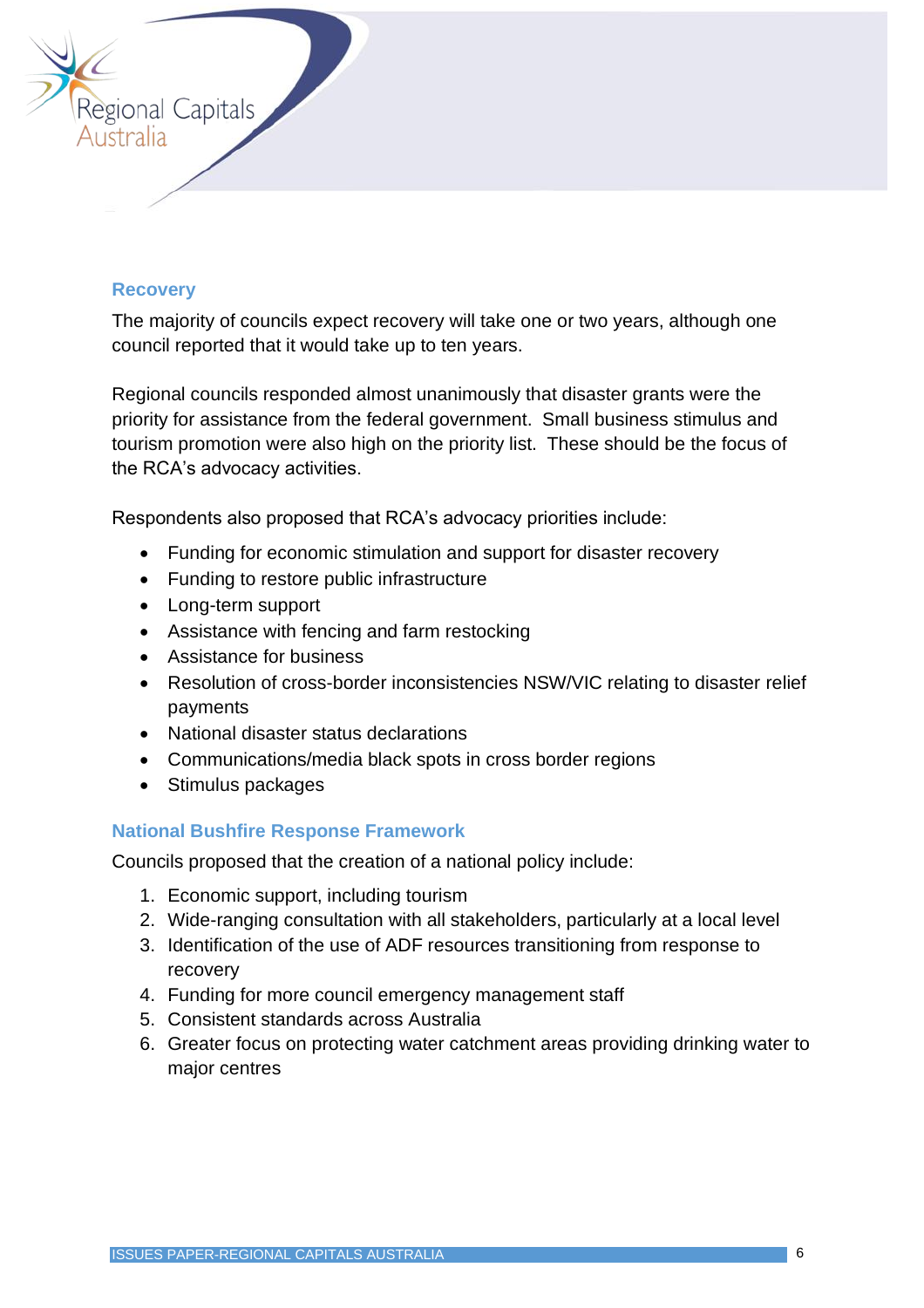

# <span id="page-6-0"></span>AUSTRALIAN GOVERNMENT RESPONSE

There has been a significant response to the 2019-20 bushfires, including both funding and policy activity, from both the Australian and State Governments. These include Disaster Recovery Funding, the establishment of the National Bushfire Recovery Agency and the \$2 billion National Bushfire Recovery Fund, a Royal Commission and agreements on actions by the Council of Australian Governments (COAG).

Actions by the Australian Government are summarised below. There are a wide range of payments and assistance available to those impacted by bushfires, and the range of Australian Government programs are summarised on the National Bushfire Recovery Agency website at [https://www.bushfirerecovery.gov.au/recovery](https://www.bushfirerecovery.gov.au/recovery-assistance)[assistance](https://www.bushfirerecovery.gov.au/recovery-assistance) 

However, the total range of assistance available to those affected is confusing and difficult to assess due to the duplication and/or addition of payments and programs at the State Government level. While State Government assistance is obviously very welcome, the information about assistance in some states is often not presented clearly. Applicants may be directed to different websites depending on their status (individual, primary producer, small business etc) and there is sometimes a lack of clarity on whether a single payment, a joint payment or two different payments (i.e. Australian Government and/or State Government payment) are available and from whom.

**Recommendation: That at an individual State and Commonwealth level, all Governments adopt a consistent, simple, central website/source approach for the provision of information about disaster funding. Websites should capture in one place, the range of assistance available to each type of applicant, including both separate State and Commonwealth grant and assistance programs.**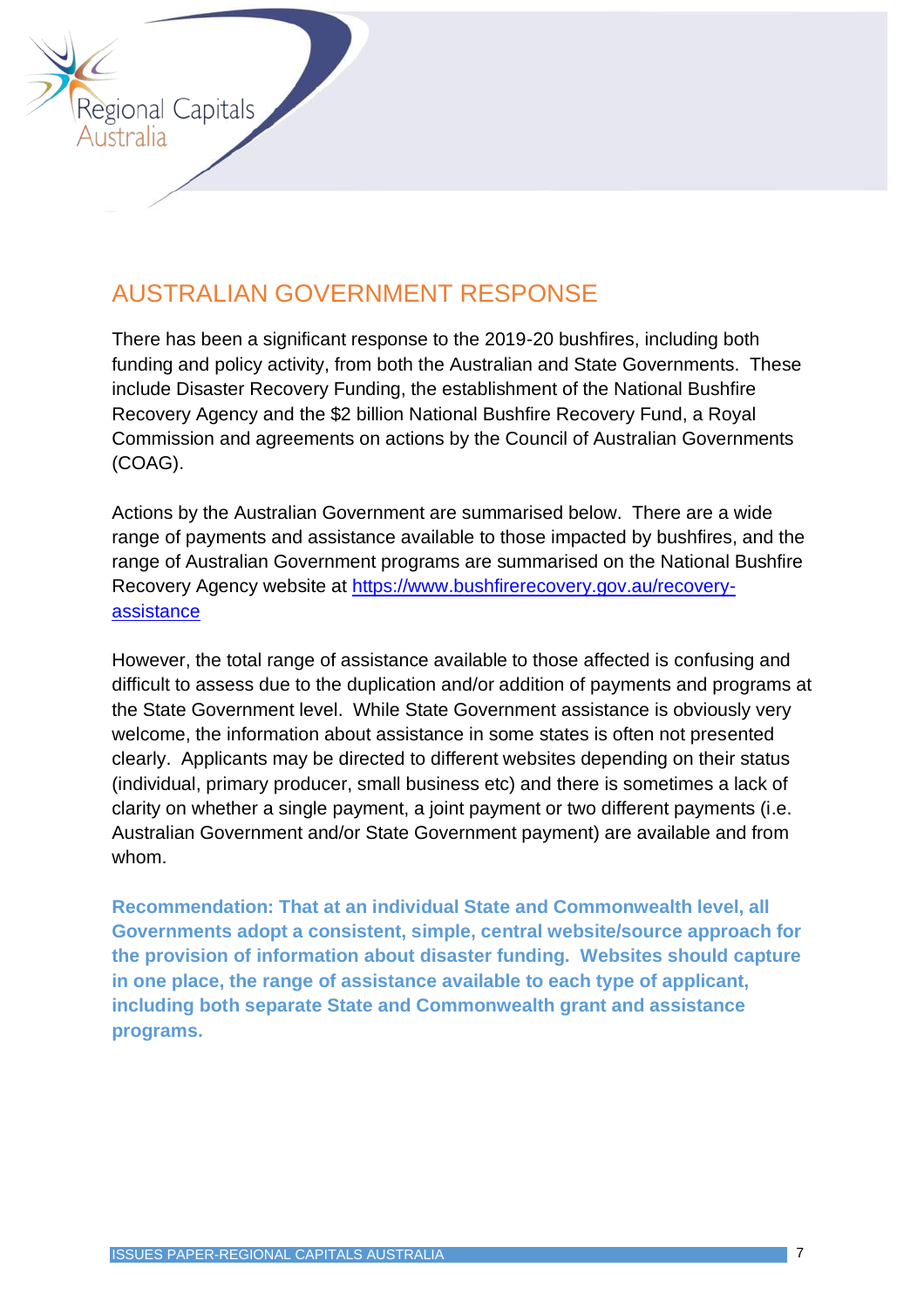

# <span id="page-7-0"></span>SUMMARY OF THE AUSTRALIAN GOVERNMENT AND THE COAG RESPONSE

## <span id="page-7-1"></span>Outcomes of COAG meeting – 13 March 2020

- Implementation of a **National Bushfire Recovery Plan** spanning social, built, natural and economic recovery, and including local economic recovery plans for the most-impacted regions. This Plan builds on existing initiatives, including support to small businesses and primary producers, which is being rolled out in fire-affected areas.
- Review and update how governments apply **Disaster Recovery Funding Arrangements** to streamline processes and ensure Australians impacted by the same disaster have equitable access to recovery assistance, irrespective of what side of a border they are.
- Endorsement of the **National Disaster Risk Reduction Framework** and Emergency Management Ministers to develop a **National Action Plan** to implement the framework in consultation with other COAG councils and forums. The Framework recognises that building resilience to natural disasters requires co-ordinated action from all governments, together with the private sector and communities. A new \$261 million Commonwealth-State partnership agreement will fund implementation of risk reduction initiatives inline with the framework.
- Three streams of **risk reduction work**:
	- o improving the resilience of the national telecommunications network;
	- o asking the Building Ministers' Forum to consider how to adapt the built environment to future climate and hazard conditions; and
	- o asking the Australian Data and Digital Council, in consultation with the Ministerial Council for Police and Emergency Management, to improve national natural hazard data and intelligence to enable the development of new information products such as a national fire map.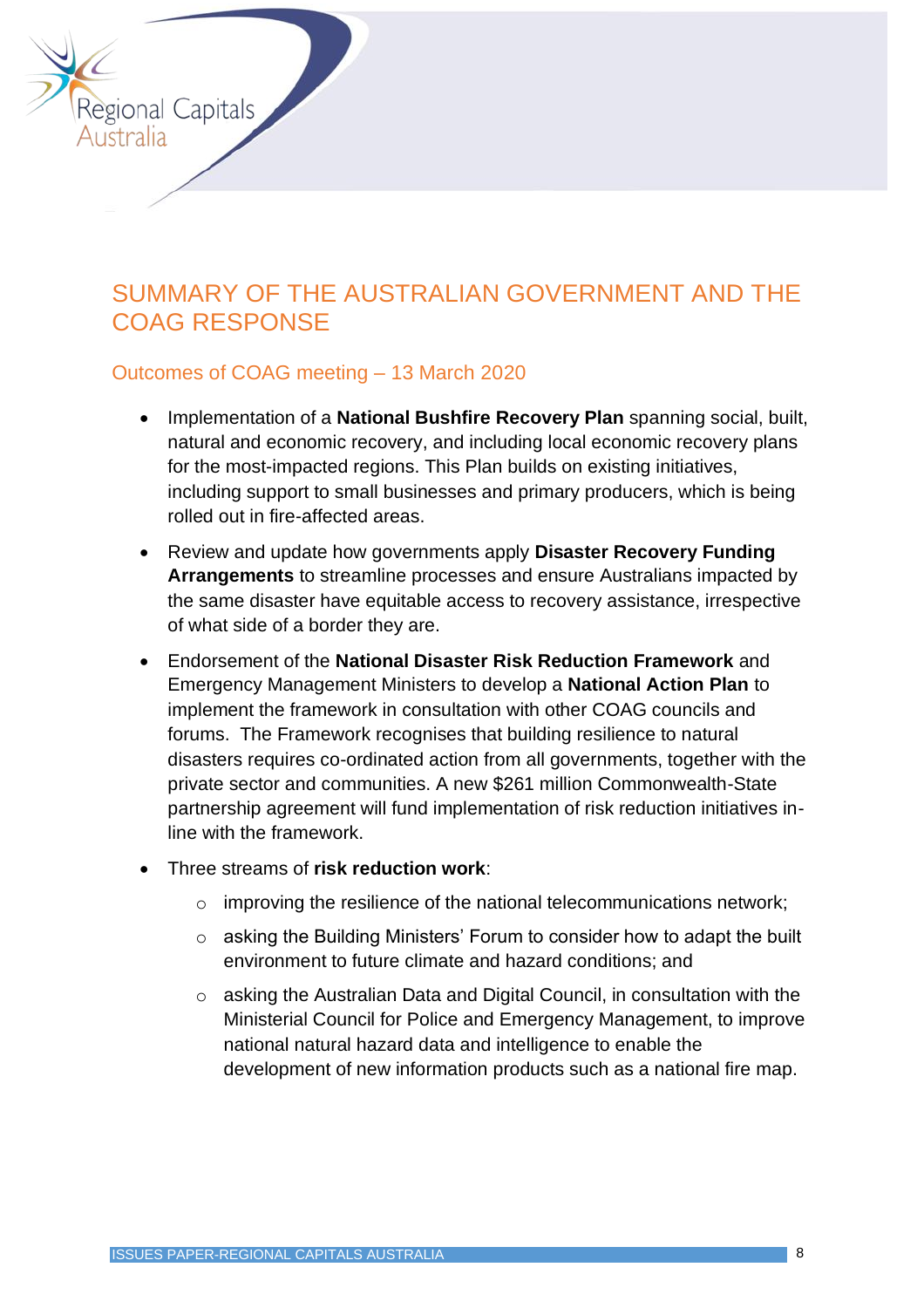

<span id="page-8-0"></span>Disaster Recovery Funding Arrangements and other Australian Government support

The **Disaster Recovery Funding Arrangements (DRFA)** replaced the Natural Disaster Relief and Recovery Arrangements (NDRRA) on 1 November 2018.

Under the DRFA, the Australian Government gives state governments funding to help cover the costs of:

- some disaster relief
- recovery assistance measures, including Reconstruction of Essential Public Assets (REPA).

The DRFA funding is the source of concern about potential inequity of access to recovery assistance by those impacted by the same disaster, depending on which state they are in.

Australian Government payments are listed below. Individual State Governments also have their own payments, however the nature of funding agreements and the distribution of Australian Government funding by State Governments make it difficult to disaggregate and have clarity on the sources of funding.

- **Australian Government Disaster recovery payment (Centrelink)** \$1,000 per eligible adult and \$800 for each eligible child under 16 years of age for Australian residents significantly affected by a declared disaster. This is a one-off payment only.
- **Disaster recovery allowance (Centrelink)** up to 13 weeks to a maximum of the equivalent rate of Newstart or Youth Allowance, based on your circumstances for Australian independent residents in a bushfire-affected area who have suffered a loss of income as a direct result of the bushfires.
- **Recovery Grant (Small Business) –** up to \$50,000 for small businesses and not-for-profit organisations in fire affected Local Government Areas.
- **Recovery Grant (Primary Producers) -** Grants of up to \$75,000. This includes the \$15,000 grant available to primary producers under Category C arrangements.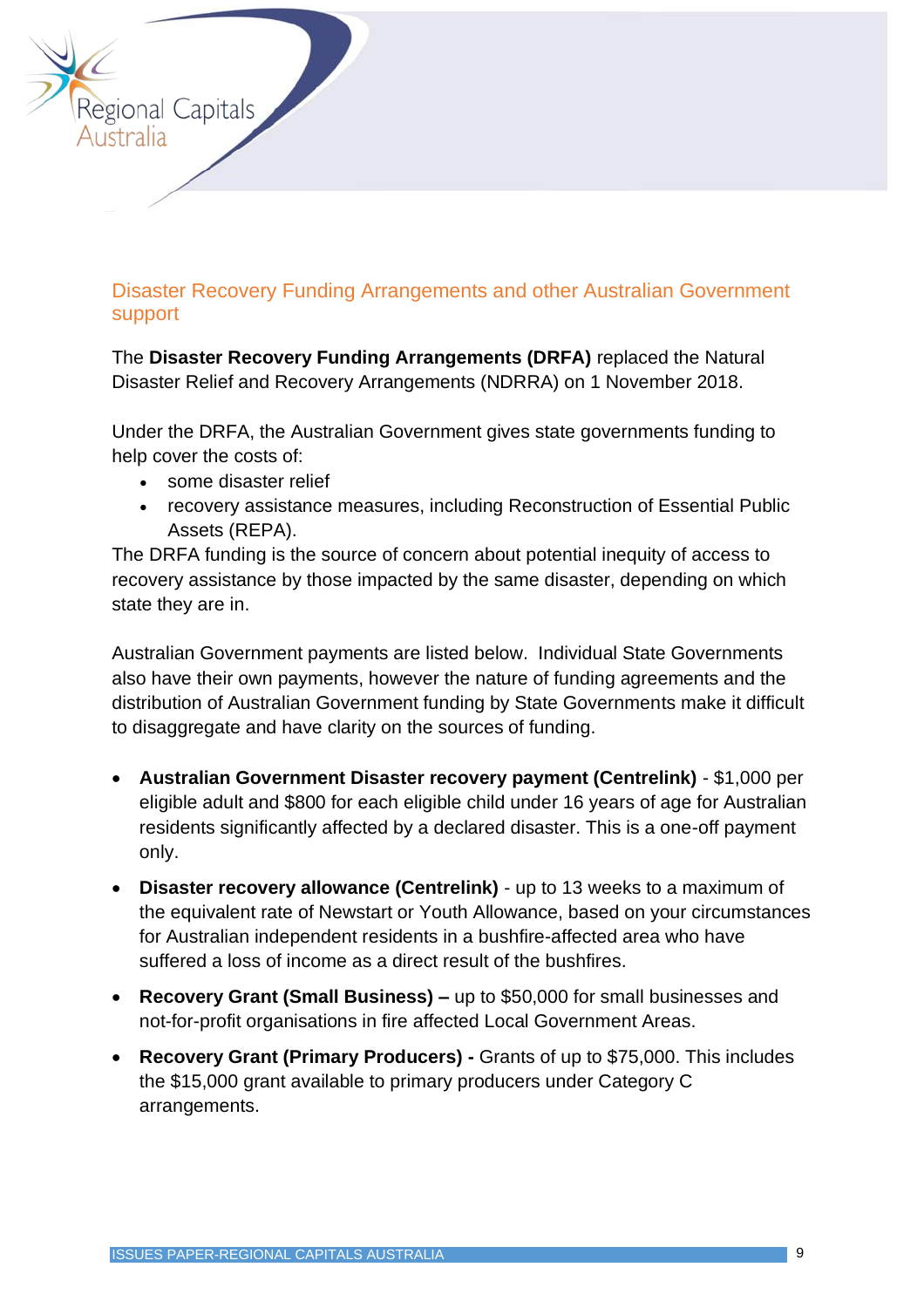

- **Concessional loans –** up to \$500,000 for small businesses (including primary producers) and not-for-profit organisations in fire affected Local Government Areas.
- **New \$10,000 grants for small businesses -** funded by the Australian Government, for small businesses in selected fire-affected Local Government Areas, as determined by state governments.
- **Tax Relief Assistance -** Businesses in identified bushfire-impacted postcodes are eligible for support and assistance through the Australian Taxation Office (ATO).
- **Regional Tourism Bushfire Recovery Grants - Regional Events** up to \$30,000 for local government authorities and regional tourism organisations operating in bushfire affected areas receiving Disaster Recovery Funding Arrangements (DRFA) assistance.
- **Bushfire clean up assistance -** The Australian Government is working with the NSW, VIC and SA governments to share the cost of clean-up for residential and commercial properties destroyed by this season's bushfires.

# <span id="page-9-0"></span>National Bushfire Recovery Agency

The National Bushfire Recovery Agency (NBRA) was established by the Prime Minister in January 2020, to lead and coordinate a national response to rebuilding communities affected by bushfire.

The Agency is responsible for administering the **\$2 billion National Bushfire Recovery Fund** over the next two years. This funding is in addition to other services and support available under existing natural disaster support mechanisms. It will work closely with state and local government agencies and key stakeholders to integrate recovery and rebuilding activities and will work directly with communities to enable local solutions to local issues.

The Agency will be by former Australian Federal Policy Commissioner, Andrew Colvin, and report to the Australian Minister for Natural Disaster and Emergency Management. The Agency's immediate priorities include:

• primary producer grants for immediate and urgent recovery needs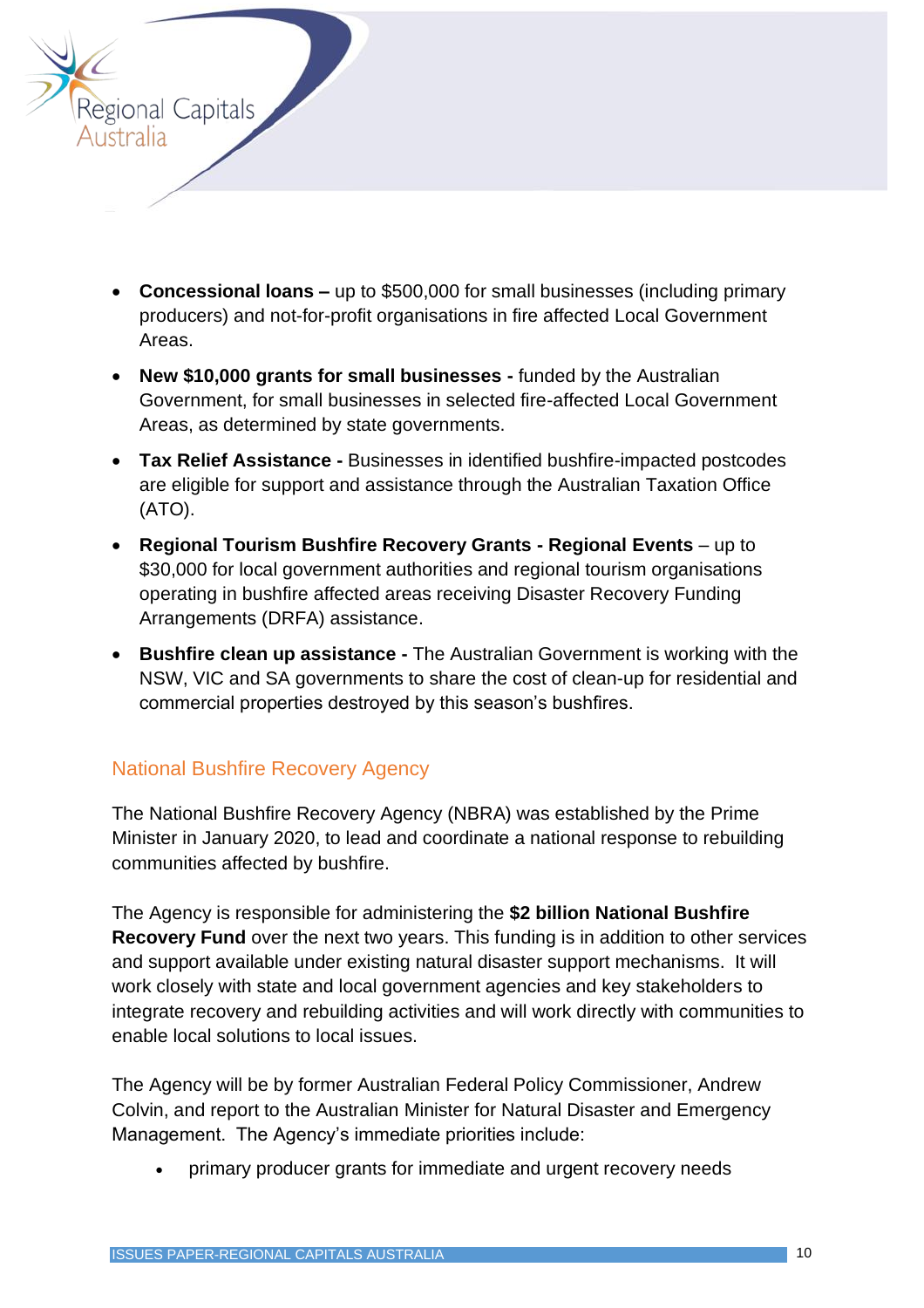

- additional support for small business
- grants to bushfire affected Local Government Areas
- a mental health package for first responders and communities
- support to attract tourists back to the regions
- infrastructure projects to support economic, community and industry recovery and resilience, and
- support for the environment and native wildlife.

## <span id="page-10-0"></span>Australian Government mental health response to bushfire trauma

\$76 million of Australian Government funding will provide distress counselling and mental health support for individuals, families and communities affected by bushfires (services available from 17 January 2020 until December 2021), comprising:

- \$44.3 million for counselling and psychological services for people on the fire fronts:
	- $\circ$  \$10.5 million for immediate counselling
	- o \$29.6 million for ongoing psychological support, including telehealth
	- o \$4.2 million for Primary Health Networks for additional mental health services
- \$5.7 million for trauma informed care and care coordination:
	- $\circ$  Delivery of trauma informed care to people on the fire fronts (\$2m)
	- o Support for bushfire trauma response coordinators (\$3.2m)
	- o National Cross-Service Framework (\$500,000)
- \$2.7 million community grants helping communities recover.
- \$16 million supporting emergency services workers and their families.
- \$7.4 million supporting youth through headspace:
	- o Funding of \$300,000 to headspace centres in fire affected areas (\$3m)
	- o Expand the planned Batemans Bay headspace site and expedite funding (\$4.4m)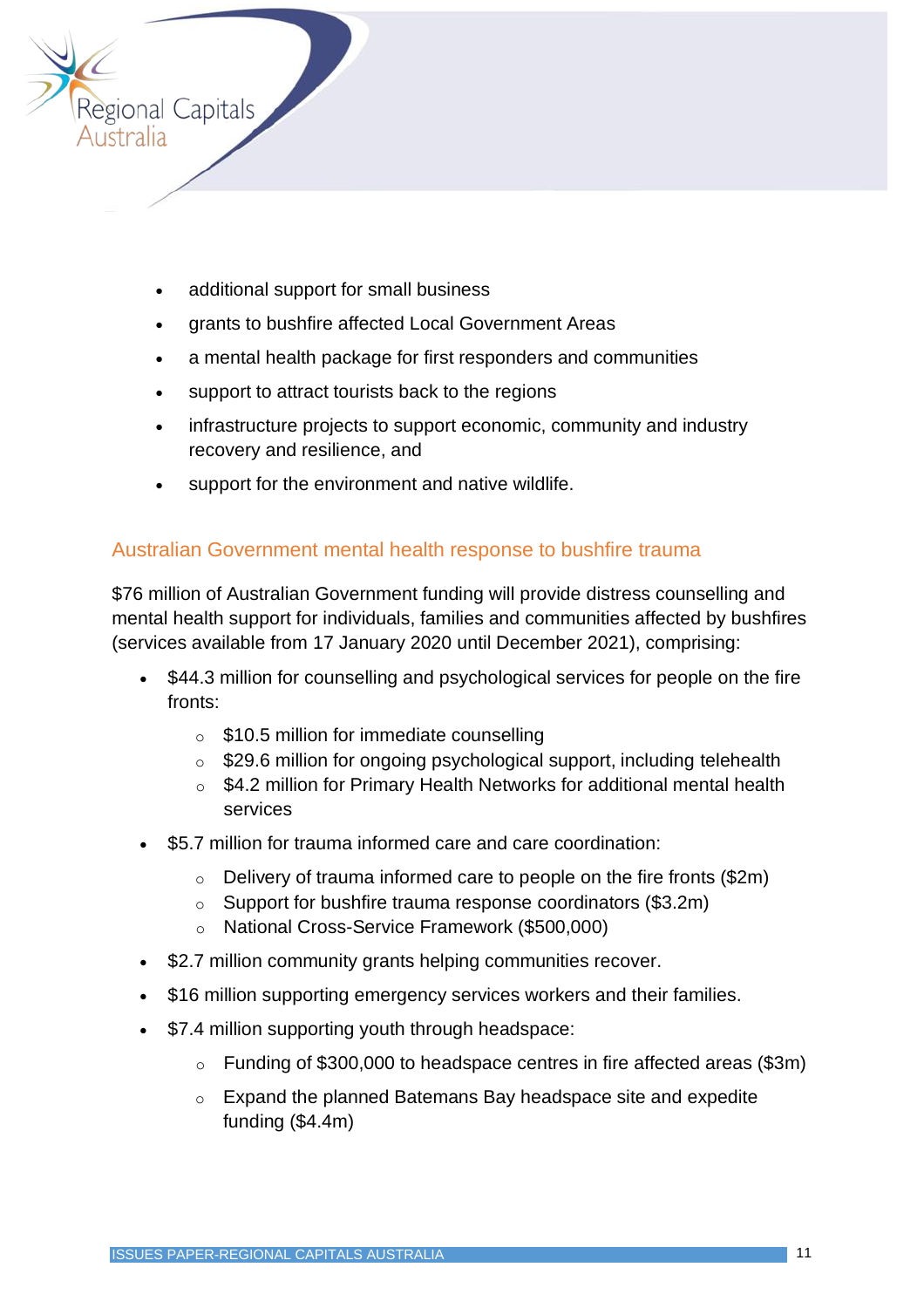

The Australian Government will create a **Bushfire Recovery Access Program** to provide immediate and ongoing free counselling and support to individuals, families and emergency services workers affected by the bushfires.

## <span id="page-11-0"></span>Tourism recovery package

The Australian Government has released a \$76 million tourism recovery package focused on protecting jobs, small businesses and local economies by helping to get tourists travelling across the nation again.

- \$20 million for a nationally coordinated domestic marketing initiative
- \$25 million for a global marketing campaign to drive international visitation
- \$10 million for Regional Tourism Bushfire [Recovery](https://www.austrade.gov.au/Australian/Tourism/Tourism-and-business/Grants/regional-tourism-bushfire-recovery-grants) Grants, an Austrade administered events initiative across bushfire affected areas
- \$9.5 million for an international media and travel trade hosting initiative
- \$6.5 million to support tourism business' attendance at the largest annual tourism trade event, the [Australian](http://www.tourism.australia.com/en/events-and-tools/industry-events/upcoming-tourism-australia-industry-events/ate-2020.html?cid=DM53334&bid=25529976) Tourism Exchange
- \$5 million for our diplomatic network to educate that our tourism, international education and export sectors are open for business.

### <span id="page-11-1"></span>Volunteer Firefighters

Australian Government will provide support for Volunteer firefighters who are eligible, of up to \$6,000 per person, to provide for lost income.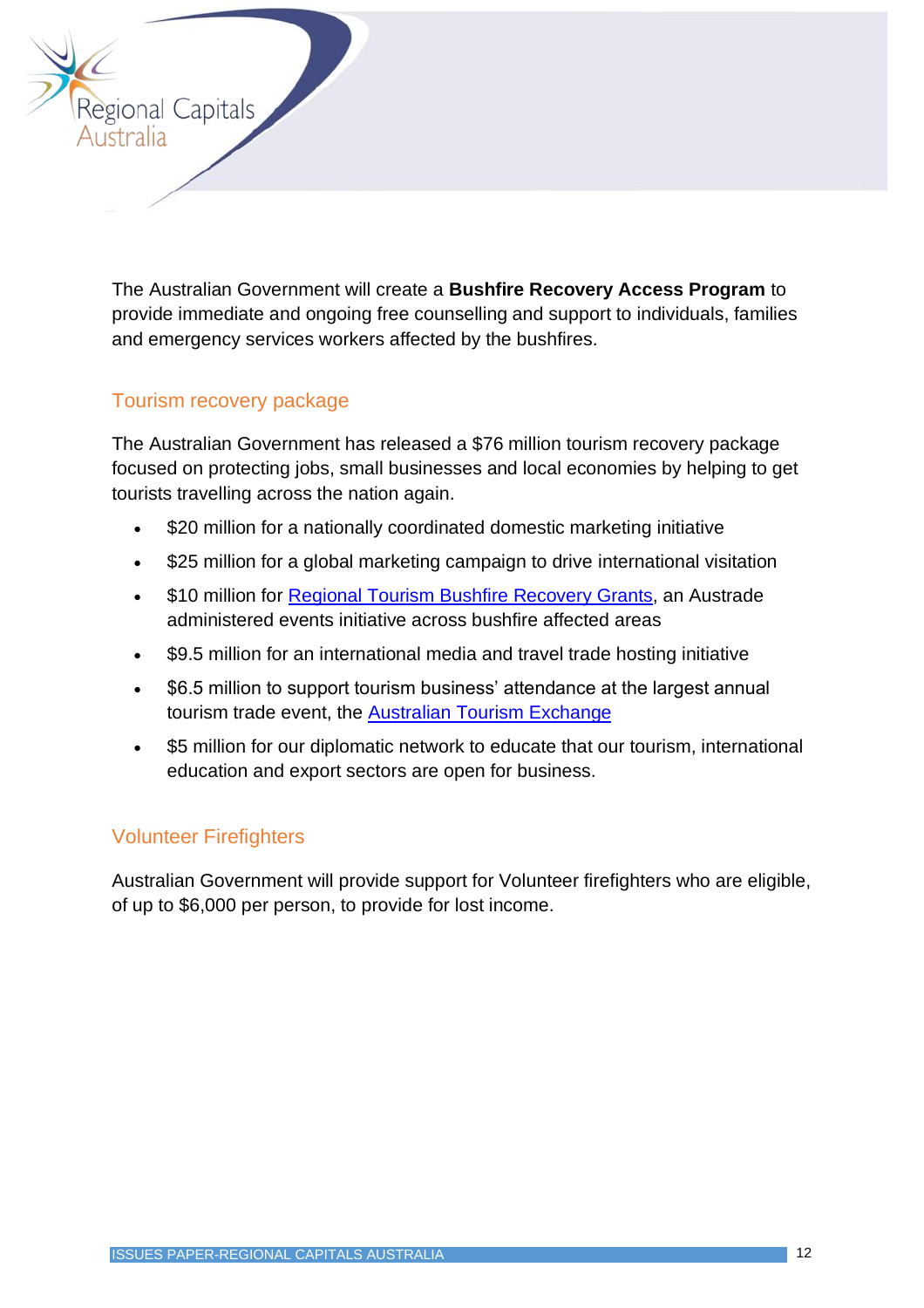

# <span id="page-12-0"></span>COMMUNITY CHILD CARE FUND

\$5 million for the **Community Child Care Fund (CCCF)** will be used to support recovery efforts for child care services in communities affected by the recent bushfire disaster.

The funding will ensure child care services in fire affected areas remain viable, and help pay for things like the replacement of damaged playground equipment, or wages for affected staff.

## <span id="page-12-1"></span>Assistance from the Australian Defence Force

ADF personnel have been working with state and territory authorities since September 2019 in response to Australia's bushfire crisis and this support will continue for as long as needed. The bushfire crisis remains the ADF's primary focus. Around 4,300 ADF personnel are supporting Operation Bushfire Assist. This includes around 1,100 reservists.

ADF efforts are also being supported by more than 196 international military representatives.

## <span id="page-12-2"></span>Local Government Areas (LGAs) Grants Package

To help the most severely bushfire-impacted councils to quickly rebuild vital infrastructure and strengthen their community's resilience, the Australian Government is providing initial and immediate payments to affected councils.

Under this Package, 43 councils have been provided \$1 million lump sum payments.

### <span id="page-12-3"></span>Wildlife and habitat restoration

The Australian Government is providing an initial \$50 million for emergency wildlife and habitat recovery. This package will provide immediate support to protect wildlife, and work with scientists, ecologists, communities and land managers to plan the longer-term protection and restoration effort.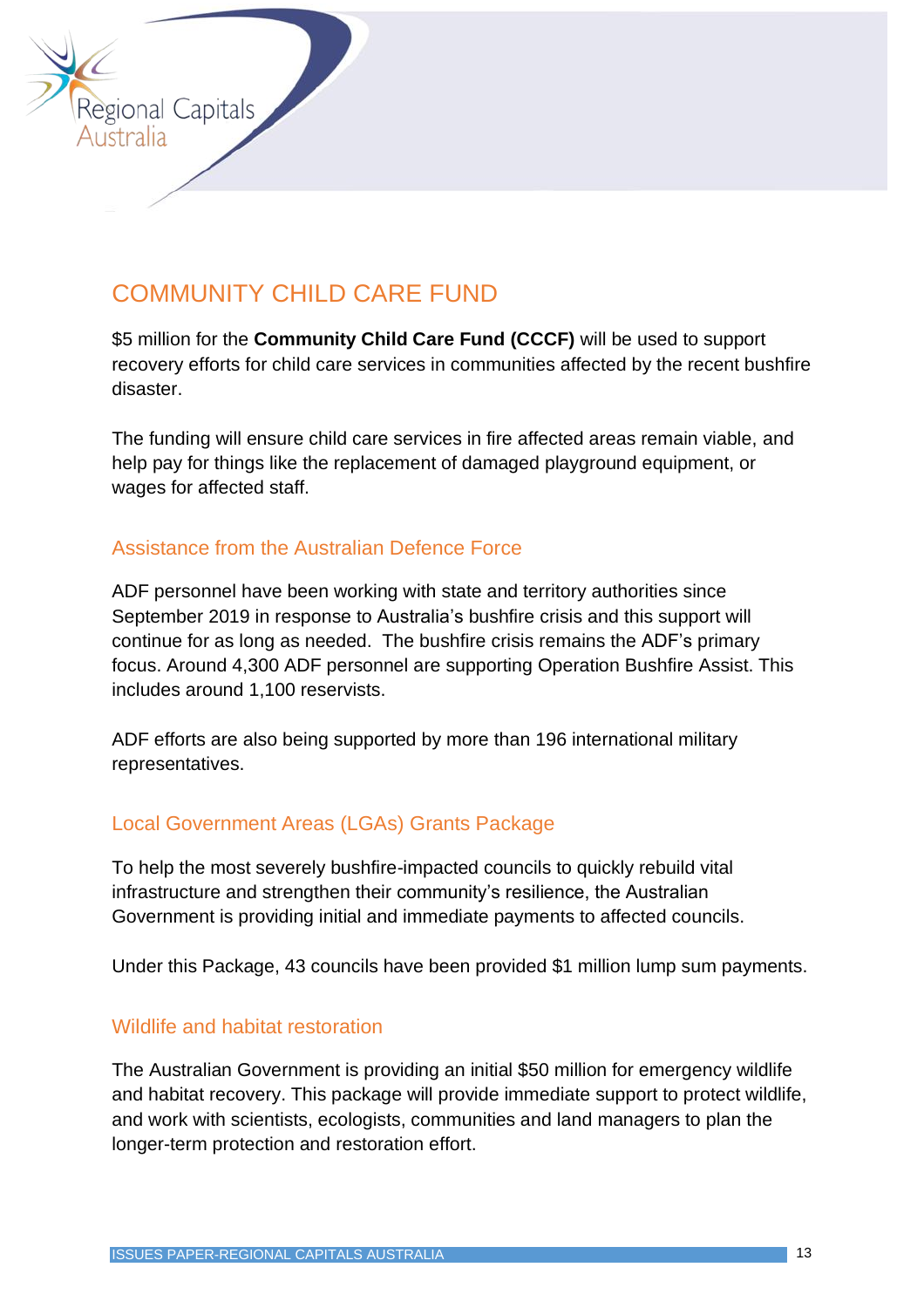

- \$25 million for an emergency intervention fund to help with the immediate survival of affected animals, plants and ecological communities, and to control pests and weeds.
- \$25 million to support wildlife rescue, our zoos, Natural Resource Management groups, Greening Australia and Conservation Volunteers Australia with on the ground activities. This will include:
	- up to \$7 million for Natural Resource Management groups in bushfire affected areas to carry out emergency interventions
	- up to \$7.5 million to support on-ground wildlife rescue, protection and care services
	- up to \$5 million for Greening Australia to increase supply of seed and native plants for revegetation
	- up to \$3 million for Taronga Zoo, Zoos South Australia and Zoos Victoria for treatment of injured wildlife and the establishment of insurance populations of at-risk species. This is in addition to the \$3 million committed in late 2019 to support Queensland Koala Hospitals and the \$3 million for koala habitat restoration in northern NSW and south-east Queensland
	- up to \$2.5 million for Conservation Volunteers Australia to mobilise volunteers through a national coordination point.

# <span id="page-13-0"></span>National Royal Commission into Black Summer Bushfires

The Australian Government has established a national **Royal Commission into National Natural Disaster Arrangements** following the devastating Black Summer bushfires.

This inquiry has a national focus and will look at three key areas:

- Improving natural disaster management coordination across all levels of government;
- Improving Australia's preparedness, resilience, and response to natural disasters, across all levels of government;
- The legal framework for the Commonwealth's involvement in responding to national emergencies and how that works with state and territory legal frameworks.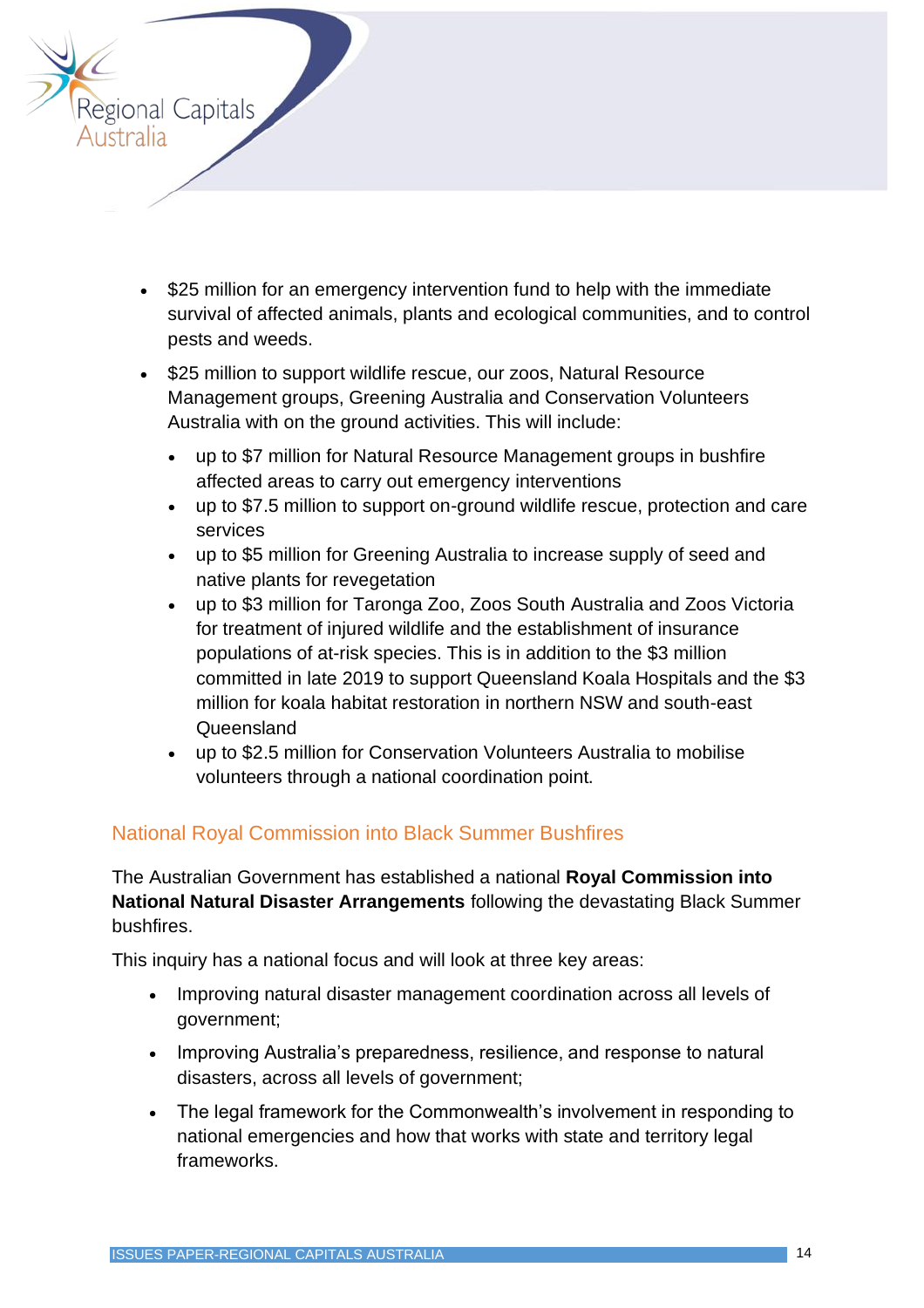

# <span id="page-14-0"></span>Australian Government Response by timeframe

| <b>Timeframe</b>                    | <b>Action</b>                                                                                                                                                                                                                                                                                                    |
|-------------------------------------|------------------------------------------------------------------------------------------------------------------------------------------------------------------------------------------------------------------------------------------------------------------------------------------------------------------|
| <b>Short-term</b><br>$(1-3$ months) | Australian Government Disaster recovery payment<br>$\bullet$<br>(Centrelink)                                                                                                                                                                                                                                     |
|                                     | <b>Disaster Recovery Allowance (Centrelink)</b><br>$\bullet$                                                                                                                                                                                                                                                     |
|                                     | <b>Australian Government Mental Health Response to</b><br>$\bullet$<br>bushfire trauma                                                                                                                                                                                                                           |
|                                     | <b>Support for volunteer firefighters</b><br>$\bullet$                                                                                                                                                                                                                                                           |
|                                     | <b>Community Childcare Fund (CCCF)</b><br>$\bullet$                                                                                                                                                                                                                                                              |
|                                     | <b>Local Government Areas Grants packages</b><br>$\bullet$                                                                                                                                                                                                                                                       |
|                                     | <b>Emergency Wildlife and Habitat Recovery Fund</b><br>$\bullet$                                                                                                                                                                                                                                                 |
| Medium-term<br>$(3-12$ months)      | Risk reduction work to improve resilience of national<br>$\bullet$<br>telecommunications network, adapt built environment to future<br>climate and hazard conditions; and national natural hazard<br>data and intelligence to enable the development of new<br>information products such as a national fire map. |
|                                     | <b>Recovery Grant (Small Business)</b><br>$\bullet$                                                                                                                                                                                                                                                              |
|                                     | <b>Recovery Grant (Primary Producer)</b><br>$\bullet$                                                                                                                                                                                                                                                            |
|                                     | <b>Concessional Loans</b><br>$\bullet$                                                                                                                                                                                                                                                                           |
|                                     | New \$10,000 grants for small businesses<br>$\bullet$                                                                                                                                                                                                                                                            |
|                                     | <b>Tax Relief Assistance</b><br>$\bullet$                                                                                                                                                                                                                                                                        |
|                                     | <b>Regional Tourism Bushfire Recovery Grants - Regional</b><br>$\bullet$<br>Events                                                                                                                                                                                                                               |
|                                     | <b>Bushfire Clean up Assistance</b><br>$\bullet$                                                                                                                                                                                                                                                                 |
|                                     | <b>National Bushfire Recovery Agency &amp; National Bushfire</b><br>$\bullet$<br><b>Recovery Fund</b>                                                                                                                                                                                                            |
|                                     | <b>Australian Government Mental Health Response to</b><br>bushfire trauma<br><b>Tourism Recovery Package (dependant on Coronavirus</b><br>$\bullet$                                                                                                                                                              |
|                                     | recovery period)                                                                                                                                                                                                                                                                                                 |
|                                     | <b>Community Childcare Fund (CCCF)</b><br>$\bullet$                                                                                                                                                                                                                                                              |
|                                     | <b>Emergency Wildlife and Habitat Recovery Fund</b><br>$\bullet$                                                                                                                                                                                                                                                 |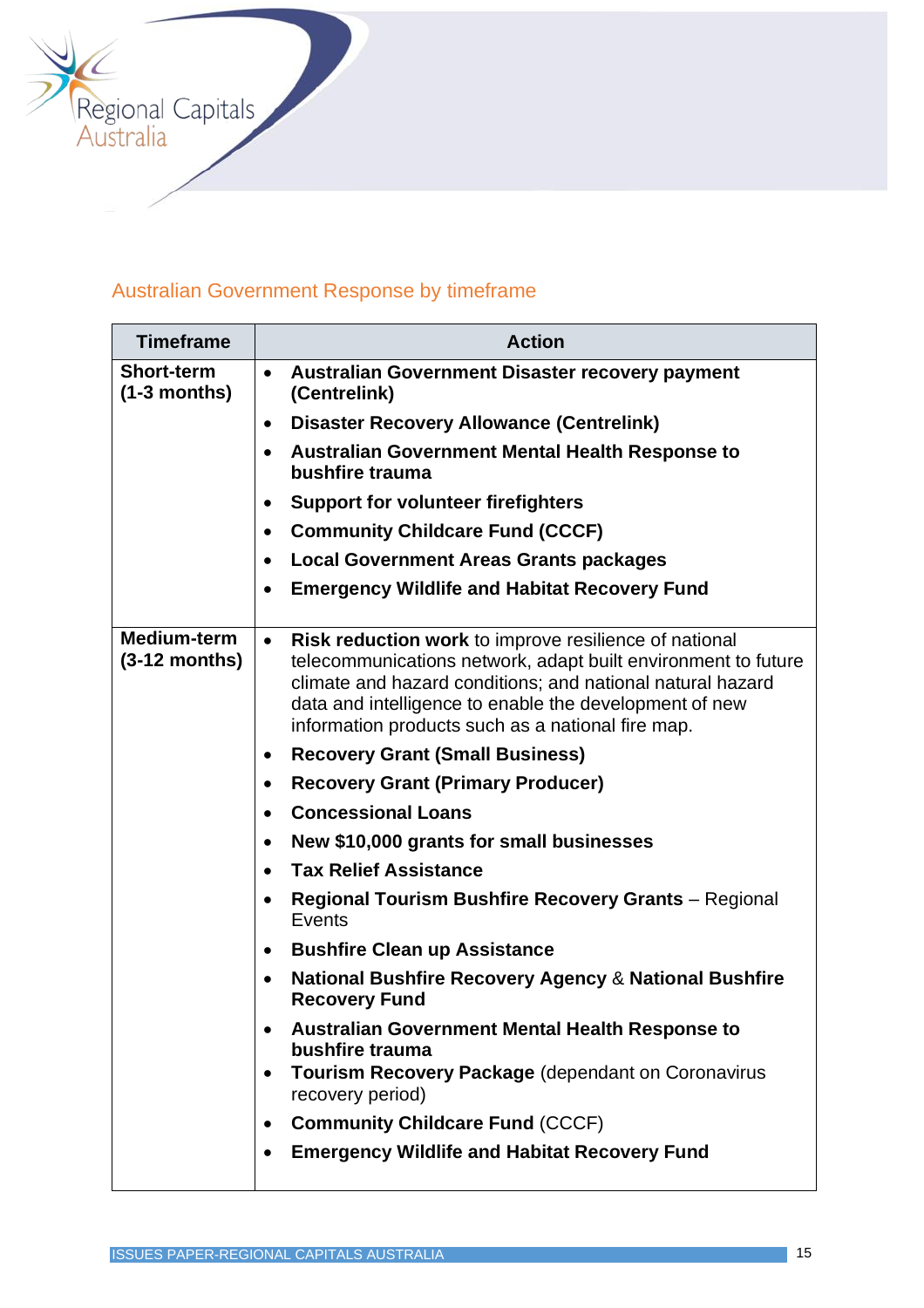

| Long-term | Implementation of a National Bushfire Recovery Plan                                                                |
|-----------|--------------------------------------------------------------------------------------------------------------------|
|           | Review and update how governments apply <b>Disaster</b><br><b>Recovery Funding Arrangements</b>                    |
|           | Development of a <b>National Action Plan</b> to implement the<br><b>National Disaster Risk Reduction Framework</b> |
|           | <b>National Bushfire Recovery Agency &amp; National Bushfire</b><br><b>Recovery Fund</b>                           |
|           | <b>Australian Government Mental Health Response to</b><br>bushfire trauma                                          |
|           | Tourism Recovery Package (dependant on Coronavirus<br>recovery period)                                             |
|           | <b>National Royal Commission into National Natural Disaster</b><br>Arrangements                                    |
|           |                                                                                                                    |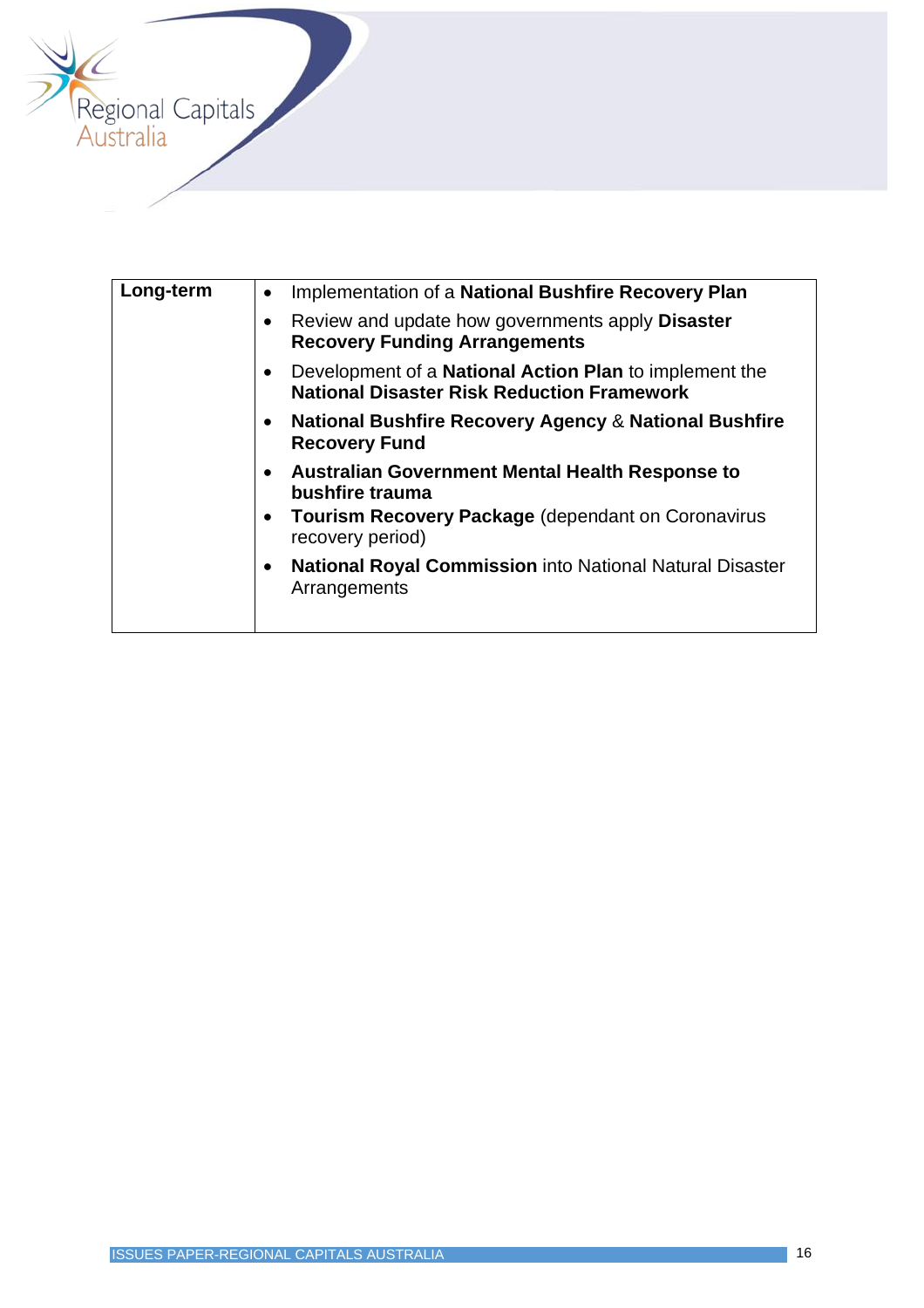

# <span id="page-16-0"></span>Case Study: South Australian Government Response

By way of illustration about confusion surrounding Australian and State Government payments, below is a summary of measures undertaken by the South Australian State Government, drawn from<https://dhs.sa.gov.au/services/disaster-recovery>

As can be seen, some payments acknowledge Australian Government funding and some appear to be state specific versions of a payment, while others appear to be the same payment that the Australian Government is offering.

- **SA Bushfire Appeal** to raise funds for people directed affected by bushfires. Donations go to State Emergency Relief Fund and those affected can apply to the Fund.
- **Primary Producer Recovery Grant** up to \$75,000 for Primary producers affected by the bushfires to assist with the immediate costs of rebuilding and recovery.
- **Small Business Bushfire Recovery Grant** up to \$50,000 for small businesses affected by the bushfires for immediate costs associated with clean-up, restoration and rebuilding.
- **Re-establishment Grants** up to \$20,000 to help people who are uninsured, and whose principal residence (home) has been damaged by bushfire, to repair bushfire-damaged homes or replace essential household items.
- **Sporting Club Grants**  up to \$10,000 for Sporting clubs affected by the bushfires.
- **Free home battery** for South Australian who lost and are rebuilding their homes after the bushfires.
- **Concessional loans for small businesses, primary producers and nonprofit organisations -** concessional loan of up to \$500,000 for eligible businesses to restore and replace assets and property that have been significantly damaged in the fires. *Jointly-funded by the State and Commonwealth Governments under Disaster Recovery Arrangements.*
- **Landscape Recovery Grants (Natural Resources SA)**  up to \$5000 for landholders directly impacted by the Cudlee Creek fire, to undertake activities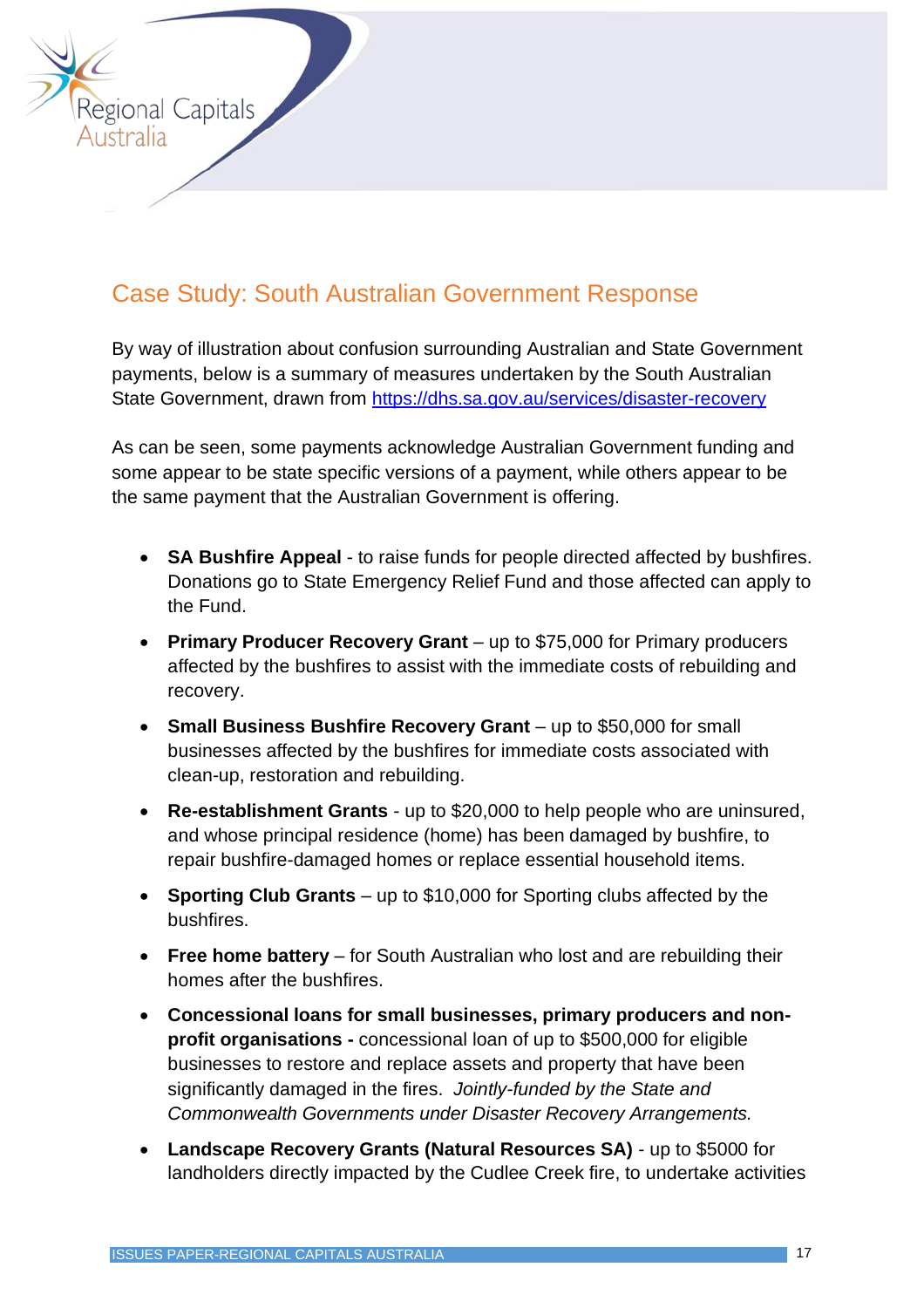

to manage pest plants and animals, protect soils, manage water quality, and protect biodiversity.

- **Personal Hardship Emergency Grants** South Australians directly affected by the fires can apply for a one-off emergency grant of up to \$700 per family, or \$280 per adult to assist with immediate, temporary relief. *Loans are jointlyfunded by the State and Commonwealth Governments under Disaster Recovery Arrangements.*
- **Taxation Relief** The SA Government is providing tax relief measures for people affected by the bushfires, including tax relief for the stamp duty payable on the purchase of replacement properties and motor vehicles, relief for 2019-2020 and 2020-21 land tax liabilities, and a hold on the Emergency Services Levy debt collection.
- **Waiver of state government administration fees** the SA Government is waiving fees and charges for people affected by the bushfires including fees waived for [replacement drivers licenses and births, deaths and marriage](https://dhs.sa.gov.au/services/disaster-recovery/common-bushfire-info/document-replacement)  [certificates](https://dhs.sa.gov.au/services/disaster-recovery/common-bushfire-info/document-replacement) for those who lost them as a result of the fires, [refund of unexpired](https://dhs.sa.gov.au/services/disaster-recovery/common-bushfire-info/loss-of-car-boat)  [registrations for vehicles destroyed by bushfire,](https://dhs.sa.gov.au/services/disaster-recovery/common-bushfire-info/loss-of-car-boat) and applications being accepted to waive registration of replacement motor vehicles.
- **Local Recovery Centres and a Recovery Hotline** in bushfire affected areas.

### **Other South Australian Government Action:**

- **Clean-up of bushfire affected material** the Federal and State governments are covering the costs of cleaning up material affected by South Australian bushfires in the 2019–20 summer, particularly asbestos, permapine (CCAtreated) timber and ash, and other chemicals.
- **Emotional Recovery -** Free professional telephone and online counselling for people 15 years and older living or working in regional South Australia.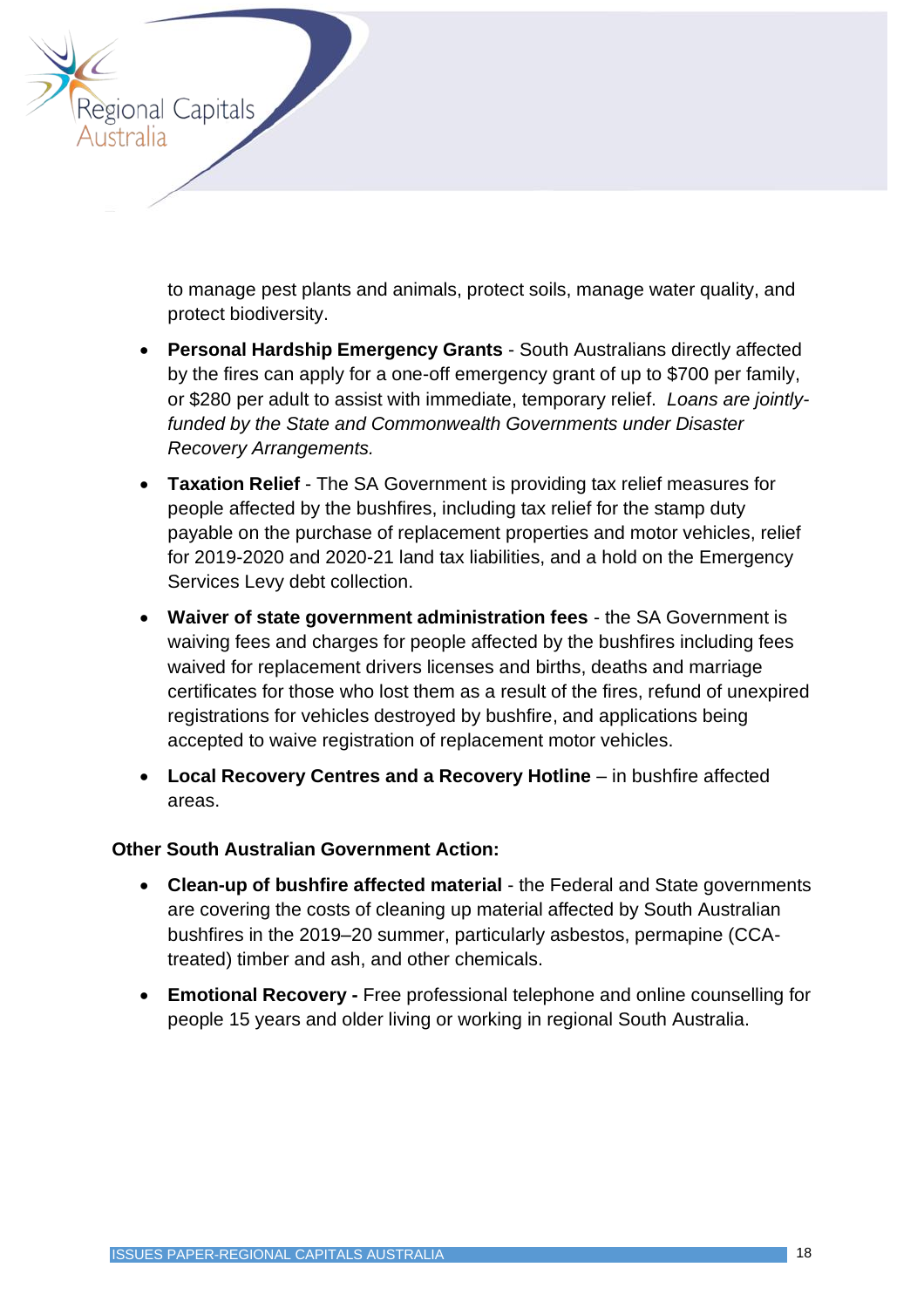

# <span id="page-18-0"></span>Discussion and Observations

It is clear that there are a broad range of disaster recovery assistance measures available at both an Australian and State Government level, and commitment by all governments to review and implement reforms to disaster arrangements, from funding and recovery, to preparedness, mitigation and community resilience.

Government response to the 2019-2020 bushfire emergency in Australia must also now be placed in a wider context as the world is engulfed by the Coronavirus pandemic. Further, the bushfire emergency lends itself to broader considerations of Australia's changing climate and other disaster events such as floods and cyclones.

This means Councils have the opportunity to look beyond the immediate issues of bushfire recovery, towards their long term economic and community resilience.

Councils may also benefit from consideration of previous research on Australian disasters and recovery in the regional context.

In 2012, the Regional Australia Institute undertook research into the economic aspects of natural disaster recovery in Australia, with case studies of four towns affected by natural disasters involving cyclones, fires and floods, two in Queensland, Cardwell and Emerald; and two in Victoria, Carisbrook and Marysville.

*Helping regions impacted by natural disaster to recovery and renew*, Regional Policy Briefing, October 2013 and the *From Recovery to Renewal*, Case Study Reports, April 2013, identify many issues pertinent to the development of policy responses to the 2019-20 bushfires.

### **Local Area Recovery**

Economic recovery is the foundation for community recovery and renewal. Without quick economic recovery, Councils risk population displacement as residents, particularly younger residents, and business owners and staff leave in search of jobs and security. Therefore, **helping local businesses to recover is the priority**.

To assist business recovery, Councils should focus on and lobby for quick restoration of essential services and infrastructure, and implement and lobby for programs to assist businesses to become operational again, to restore business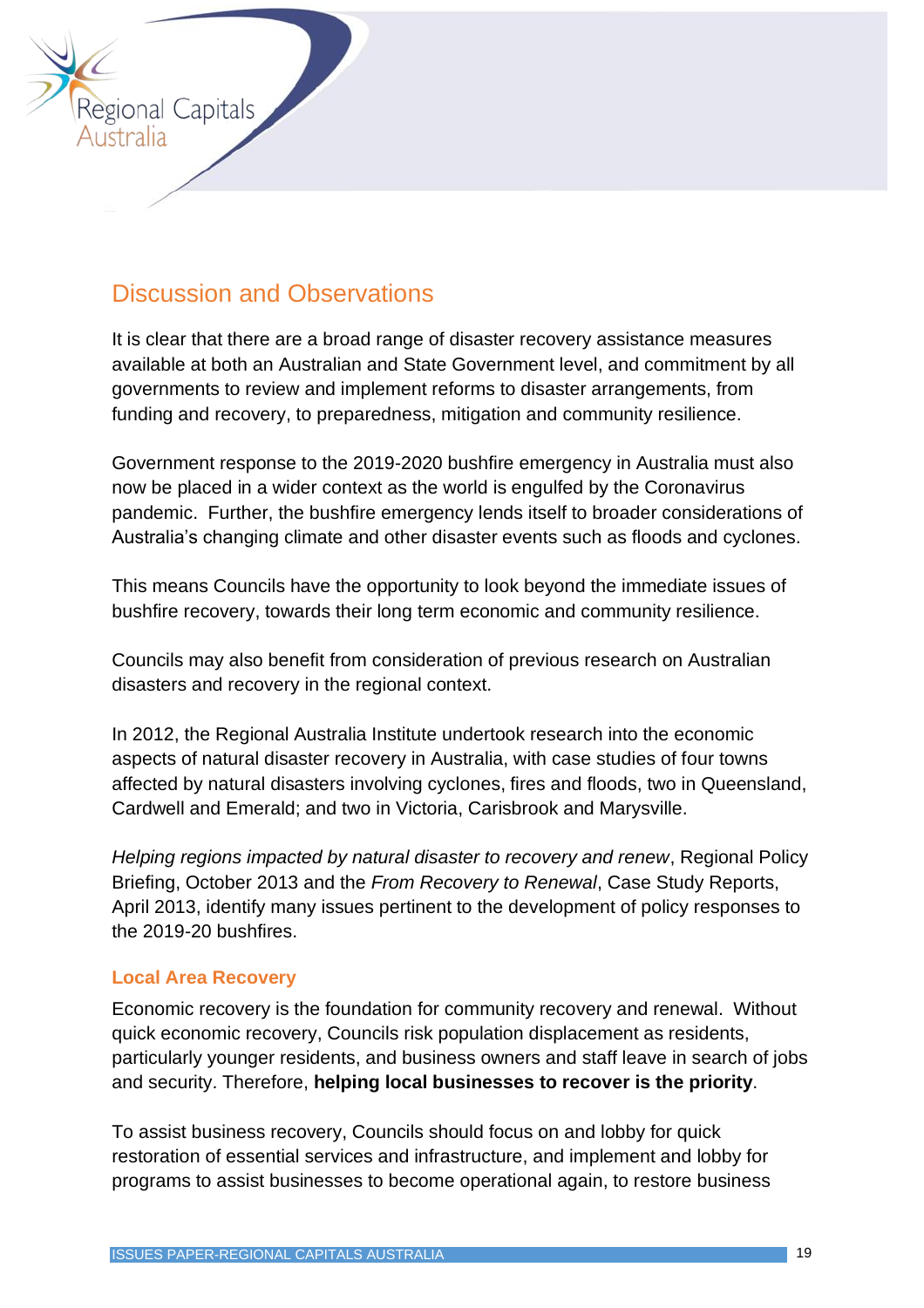

confidence and to mitigate post disaster stigma. All the while, Councils should be clear eyed about the state of the local economy, recognising both weaknesses and future opportunities.

In developing recovery responses, Councils need to engage the local community to harness its leadership and use its local knowledge. **Other regional and economic recovery**

Regional Councils have a symbiotic relationship with their surrounding regions; they act as markets for the produce and products produced in the region, and provide services to the regional population, which in turns supplies the labour force for the town and is an important part of its consumer base.

Councils must recognise that the effects of a bushfire are not necessarily confined within an LGA, and that within the wider affected area, the impact might be of a different order, the rate of recovery uneven, and the assistance required for recovery, different. Therefore, **in assessing its recovery needs, Councils need to include assistance for the surrounding region in their lobbying strategy.**

### **Future Planning**

It is important for future planning that Councils work to clarify their role in both the disaster event and the post-disaster recovery. This will involve ongoing discussions with all tiers of government, neighbouring councils and the community.

Councils should consider their role in facilitating the effective flow of grant monies to disaster and recovery recipients by providing information about grants and assistance to complete grant applications, and provide a business continuity manual for local business that will help prepare them for the future. One-stop shops have been found to be valuable, particularly in times of digital disruption, for providing both the information and assistance needed by those impacted by disasters.

Councils should also analyse grants programs, their application processes and eligibility criteria to ensure that there are no unintended consequences that diminish equitable access by those impacted. Issues for consideration might include:

• availability of grants for tenants, but not landlords (who have a role to play in providing housing in the post-recovery period);